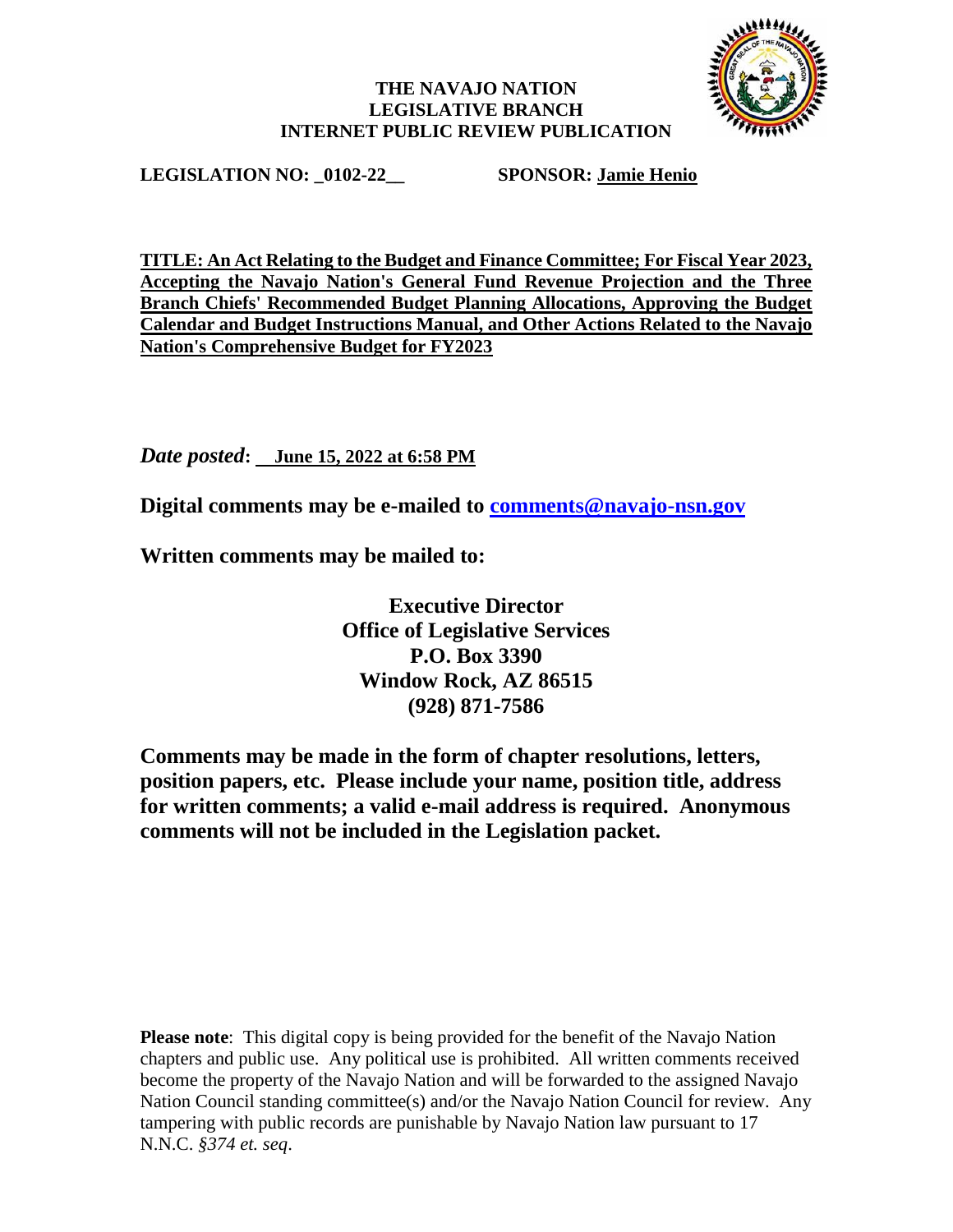# **SUMMARY OF PROPOSED LEGISLATION**<br>TrackingNo. 0102-22 **0102-22**

Date: June 15, 2022

Re: **AN ACT RELATING TO THE BUDGET AND FINANCE COMMITTEE; FOR FISCAL YEAR 2023, ACCEPTING THE NAVAJO NATION'S GENERAL FUND REVENUE PROJECTION AND THE THREE BRANCH CHIEFS' RECOMMENDED BUDGET PLANNING ALLOCATIONS, APPROVING THE BUDGET CALENDAR AND BUDGET INSTRUCTIONS MANUAL, AND OTHER ACTIONS RELATED TO THE NAVAJO NATION'S COMPREHENSIVE BUDGET FOR FY2023** 

Purpose of this Legislation:

to accept and approve, for FY2023, the General Fund revenue projections, the Three Branch Chiefs' Allocations, the Budget Calendar, the Budget Instructions Manual, and other actions related to the Comprehensive Budget for FY2023.

OLC No. 22-189-1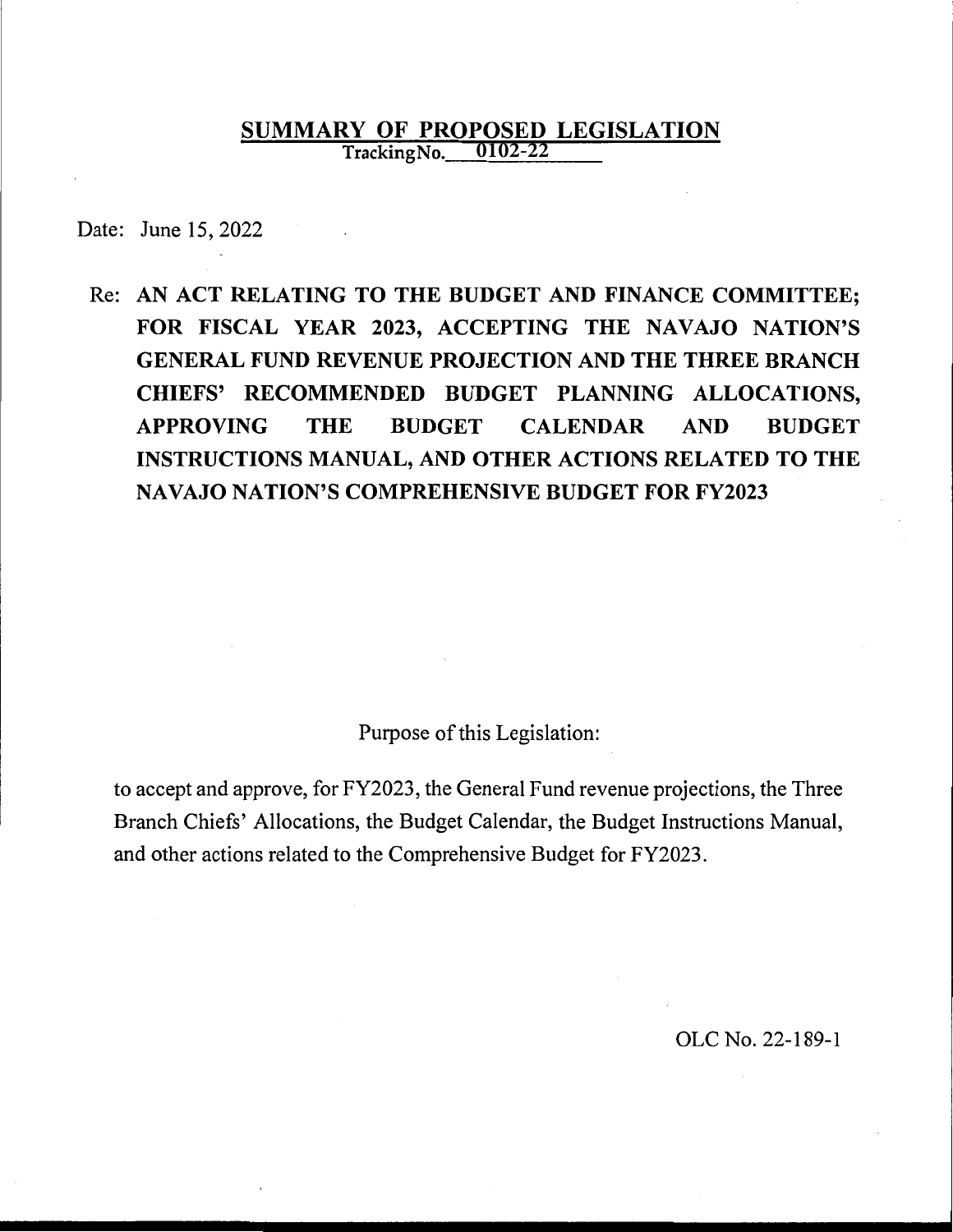|                            | 5-DAY BILL HOLD PERIOD: $\mathscr{P}$<br><b>Budget &amp; Finance Committee</b>                  |  |
|----------------------------|-------------------------------------------------------------------------------------------------|--|
|                            | Website Posting Time/Date: <i>L</i><br>06/20/22                                                 |  |
| Eligible for Action: _____ | 06/21/22                                                                                        |  |
| 1                          | PROPOSED STANDING COMMITTEE RESOLUTION                                                          |  |
| 2                          | 24th NAVAJO NATION COUNCIL - Fourth Year, 2022                                                  |  |
| 3                          |                                                                                                 |  |
| 4                          | Introduced by:                                                                                  |  |
| 5                          |                                                                                                 |  |
| 6                          |                                                                                                 |  |
| 7                          | (Primary Sponsor)                                                                               |  |
| 8                          |                                                                                                 |  |
| 9                          | Tracking No. $0102-22$                                                                          |  |
| 10                         |                                                                                                 |  |
| 11                         | <b>AN ACT</b>                                                                                   |  |
| 12                         | RELATING TO THE BUDGET AND FINANCE COMMITTEE; FOR FISCAL                                        |  |
| 13                         | YEAR 2023, ACCEPTING THE NAVAJO NATION'S GENERAL FUND REVENUE                                   |  |
| 14                         | PROJECTION AND THE THREE BRANCH CHIEFS' RECOMMENDED BUDGET                                      |  |
| 15                         | PLANNING ALLOCATIONS, APPROVING THE BUDGET CALENDAR AND                                         |  |
| 16                         | BUDGET INSTRUCTIONS MANUAL, AND OTHER ACTIONS RELATED TO                                        |  |
| 17                         | THE NAVAJO NATION'S COMPREHENSIVE BUDGET FOR FY2023                                             |  |
| 18                         |                                                                                                 |  |
| 19                         | <b>BE IT ENACTED:</b>                                                                           |  |
| 20                         |                                                                                                 |  |
| 21                         | <b>SECTION ONE. AUTHORITY</b>                                                                   |  |
| 22                         | A. The Budget and Finance Committee is a standing committee of the Navajo Nation Council,       |  |
| 23                         | with the authority to make recommendations to the Council regarding the budgeting and           |  |
| 24                         | appropriation of all funds for the Navajo Nation, including matters related to the Navajo       |  |
| 25                         | Nation's Comprehensive Budget for each Fiscal Year. 2 N.N.C. §301(B)(2).                        |  |
| 26                         | B. The provisions of the Navajo Nation Appropriations Act, at 12 N.N.C. §830, state as follows: |  |
| 27                         | * * * *                                                                                         |  |
| 28                         | (B) Long Term Revenue Projections. The Controller shall prepare an annual                       |  |
| 29                         | long-term revenue projection for use by the Navajo Nation government. This                      |  |
| 30                         | long-term revenue projection shall include all sources of funds and revenues                    |  |
|                            |                                                                                                 |  |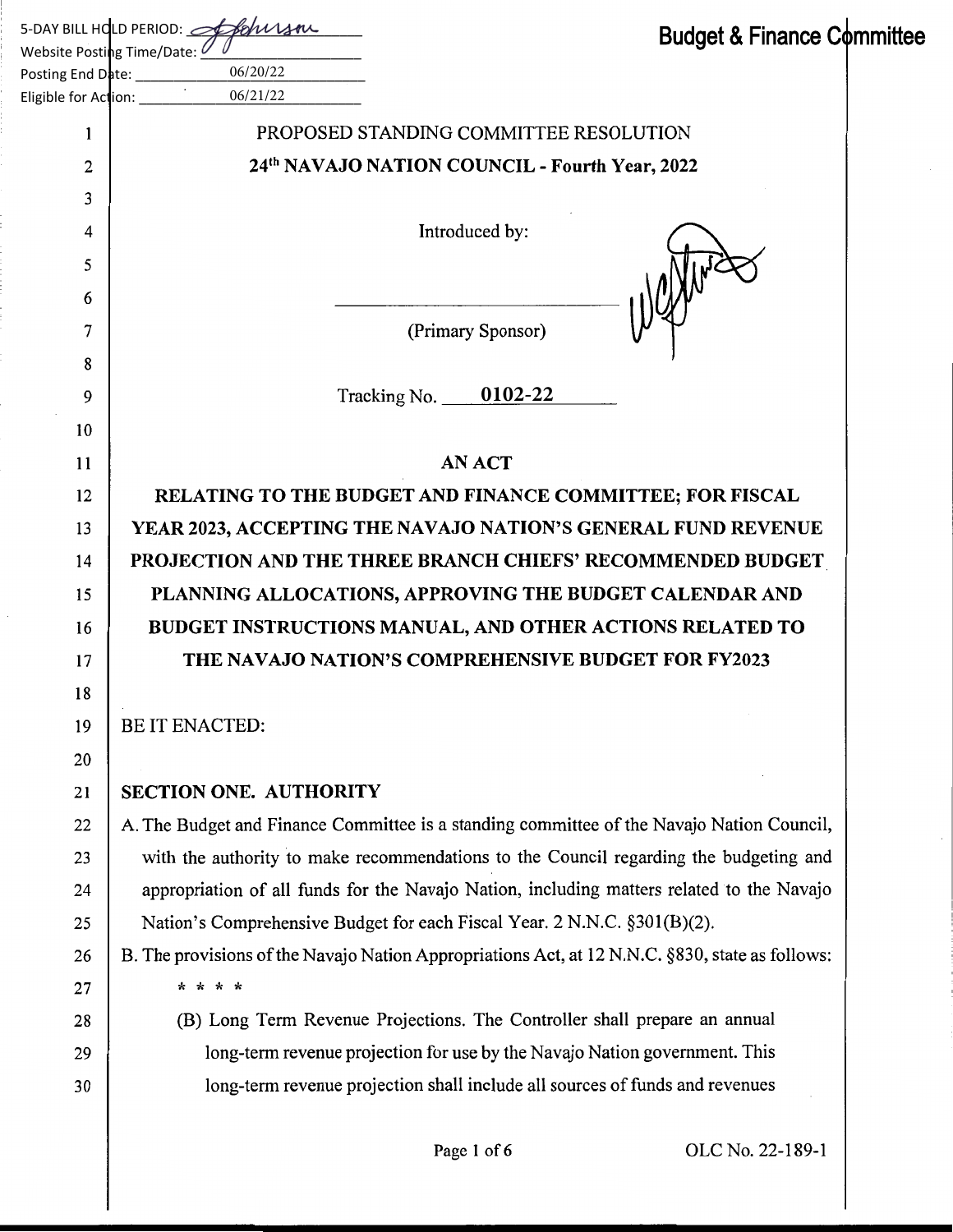available for use by the Navajo Nation government within at least the next three fiscal years. The annual long-term revenue projection shall be submitted by the Controller to, and be reviewed by, the Budget and Finance Committee. The Budget and Finance Committee will present the same to the Branch Chiefs by the end of the second quarter of each fiscal year. . . .

- (C) Annual Revenue Projection. The Controller shall review and recommend an annual fiscal year revenue projection for all revenue generating sources for all governmental, proprietary and fiduciary funds of the Navajo Nation. The annual fiscal year revenue projection shall be submitted for review by the Budget and Finance Committee of the Navajo Nation Council and will serve as the annual revenue estimate at the beginning of the annual budget process for the next fiscal year.
- (D) The Office of Management and Budget shall prepare an estimate of all external funding to be received by the Navajo Nation in the upcoming fiscal year and shall present this information to the Budget and Finance Committee and the Controller by the end of the second quarter of each fiscal year.
- (E) Long Term Expense Projection. The Office of Management and Budget shall prepare an annual long-term expense projection which includes all projected expenditures for at least the next three fiscal years for operations, programs, projects and transfer payments to the Navajo people orto outside non-Navajo Nation government entities. Such report shall be presented to the Branch Chiefs and the Budget and Finance Committee by the end of the second quarter of each fiscal year.

(F) Approval of Revenue Projections. The Budget and Finance Committee shall review the long-term and the fiscal year revenue projections and may approve them by resolution.

\* \* \* \*

2

 $\mathbf{1}$ 

3

4

5

6

7

8

9

10

11

12

13

14

15

16

17

18

19

20

21

22

23

24

25

26

27

28

29

30

(H) Budget Instructions and Planning Base Amounts. The Office of Management and Budget shall prepare budget instructions for each fiscal year which shall be approved by the Budget and Finance Committee no later than 30 days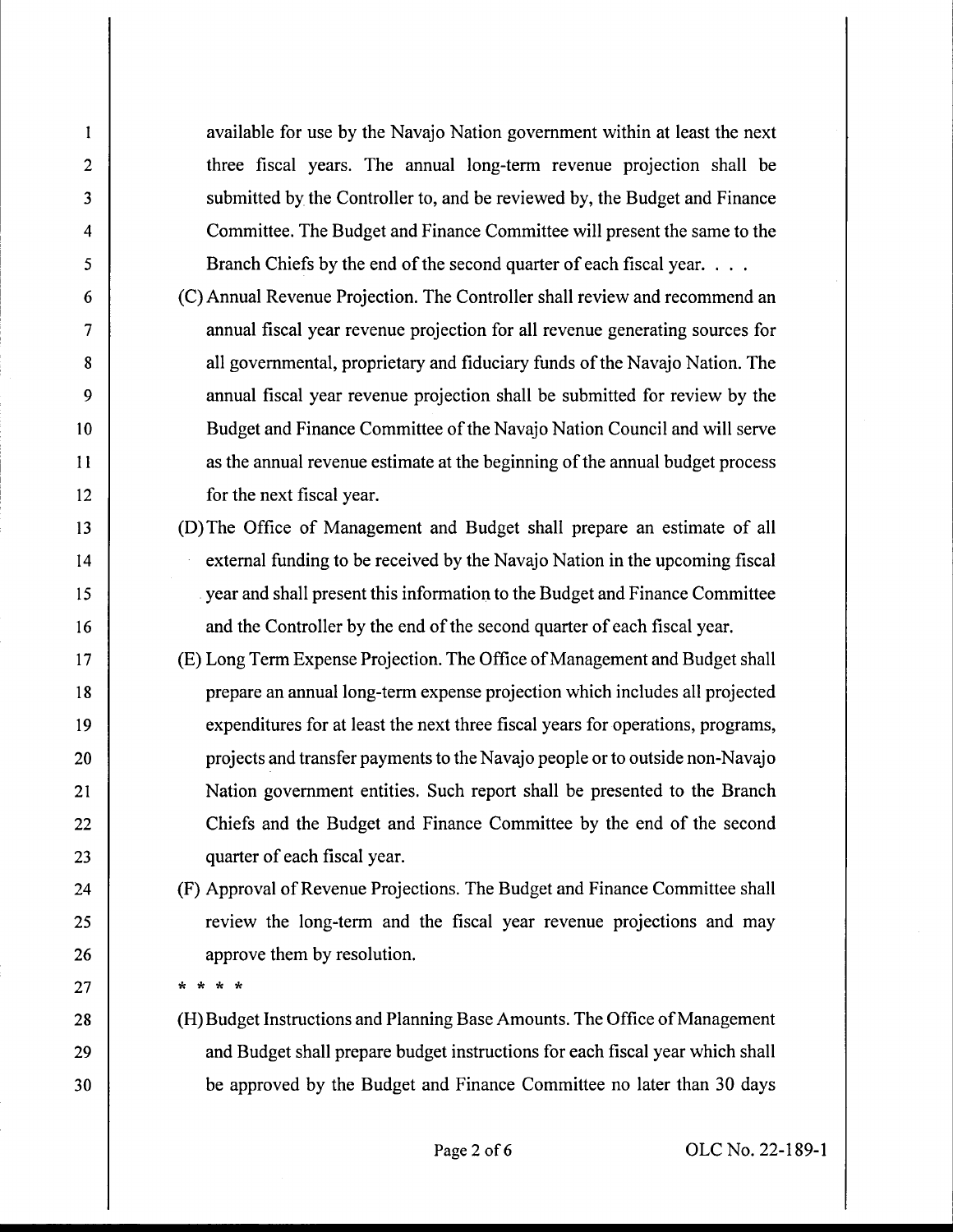after the Controller releases the annual revenue projection as delineated in § 830(C). The budget instructions shall include fiscal, financial, operational, policy guidelines, budget development timelines and planning base amounts for each fiscal year for the Executive Branch, the Judicial Branch, and the Legislative Branch.

(I) Preparation of the Budget. . . . [E]ach branch, division, department, and program of the Navajo Nation government shall prepare a budget request, which shall be submitted to the Office of Management and Budget pursuant to the time lines established in the annual Budget Instruction Manual. . . .

## 11 **SECTION TWO. FINDINGS**

12 A. In accordance with 12 N.N.C. §830(B), the Navajo Nation Controller has provided a long-13 term revenue projection, attached hereto as **EXHIBIT A,** showing estimated revenues for 14 **the Navajo Nation projected out to 9/30/2025.** 

15 B. In accordance with 12 N.N.C. §830(C), the Navajo Nation Controller has provided a 16 memorandum dated March 31, 2022, attached hereto as **EXHIBIT A-1,** explaining the Fiscal 17 Year 2023 General Fund Revenue Projections. This memorandum shows, for FY2023, a total 18 gross recurring revenue of \$213,803,000 and a net total general fund amount of 19 | \$158,918,000, which amounts do not include the following statutory set-asides:

2

 $\mathbf{1}$ 

3

4

5

6

7

8

9

10

20 1. \$25,656,000 (12 %) for the Navajo Nation Permanent Fund;

21 | 2. \$4,276,000 (2%) for the Navajo Nation Land Acquisition Trust Fund;

- 22 3. \$12,400,000 for the Diné Higher Education Grant Fund;
- 23 4. \$2,000,000 for the Capital Outlay Match Funding Special Revenue Fund;
- 24 5. \$2,000,000 for the Navajo Nation Water Rights Claim Fund;

25 6. \$8,552,000 (4%) for the Navajo Veterans Trust Fund.

26 | C. The Controller has determined that the income available from the Permanent Trust Fund for 27 FY2023 is \$40,000,000. The Controller's memorandum dated April 19, 2022 is attached 28 hereto as **EXHIBIT B.** 

29 D. Based upon the information provided by the Controller, the Three Branch Chiefs of the 30 Navajo Nation have agreed upon their recommendations for the FY2023 base planning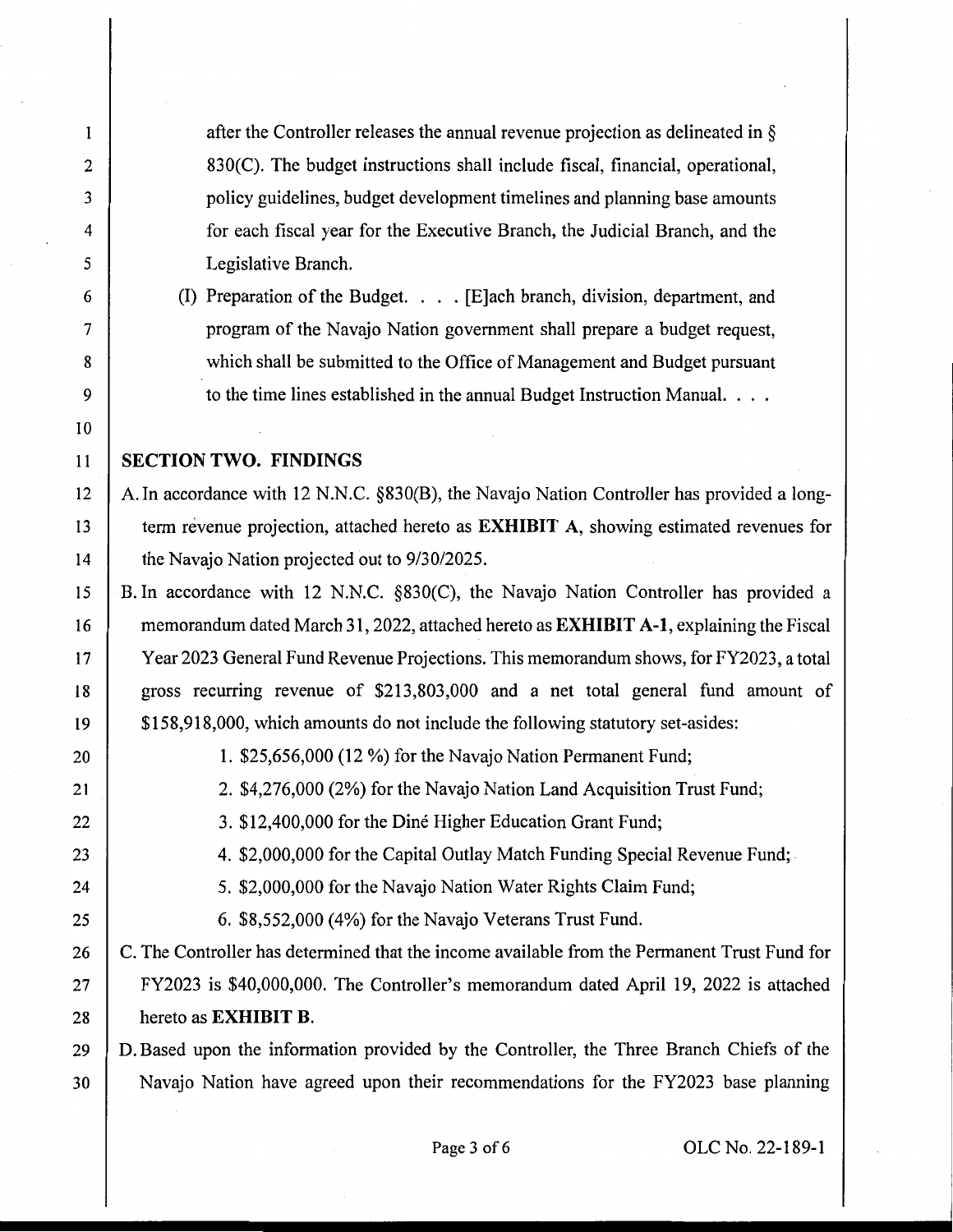amounts, funding sources, and other budget-related matters, for the Navajo Nation's three 2 branches. The Three Branch Chiefs' recommendations are set forth in the Three Branch 3 Chiefs' Agreement, attached hereto as **EXHIBIT C.** 

4 E. According to the Controller, the total projected revenue available for FY2023, consisting of 5 General Fund Revenues added to the interest income from the Permanent Trust Fund, totals  $\begin{array}{c|c} 6 & \text{ $198,918,000, broken down as follows:} \end{array}$ 

 $\mathbf{1}$ 

12

13

14

15

16

17

18

19

20

21

7 General Fund Revenues projected: \$158,918,000 (per **EXHIBIT A-1)**  8 Permanent Trust Fund interest income: \$40,000,000 (per **EXHIBIT B)** 

9 F. In their Three Branch Chiefs' Agreement, the Three Branch Chiefs are recommending to the 10 Budget and Finance Committee their General Fund Planning Allocations for the Navajo 11 Nation's Three Branches, and certain other allocations, as follows:

| <b>Budget Category</b>           | FY2023<br><b>Base Planning Amounts</b> | Percentage |
|----------------------------------|----------------------------------------|------------|
| 1. Fixed Costs                   | \$23,311,908                           | 11.72%     |
| 2. External Funds Cash Match     | \$5,000,000                            | 2.51%      |
| 3. Chapter Officials Stipends    | \$4,158,000                            | 2.09%      |
| 4. Executive Branch              | \$118,092,986                          | 59.36%     |
| 5. Legislative Branch            | \$17,221,488                           | 8.66%      |
| 6. Judicial Branch               | \$17,258,393                           | 8.68%      |
| 7. Chapters – Non-Administrative | \$13,875,225                           | 6.98%      |
| TOTAL:                           | \$198,918,000                          | 100.00%    |

22 G. Regarding the Undesignated, Unreserved Fund Balance ("UUFB"), the Office of 23 Management and Budget ("OMB") has recommended that \$20,000,000 be set aside for the 24 Navajo Nation's FY2023 Comprehensive Budget, which amount is consistent with the 25 UUFB set-aside mandated in Navajo Nation Council Resolution No. CN-88-20.

26 | H. Pursuant to 12 N.N.C. §830(H), OMB has prepared budget instructions and a budget timeline 27 **for the Navajo Nation's Comprehensive Budget for FY2023. The Budget Instructions** 28 Manual is attached as **EXHIBIT D** and the Budget Calendar is attached as **EXHIBIT E.** 

29 I. The Office of Management and Budget has determined that the IDC Recovery Revenue 30 Projection for FY2023 is \$23,000,000. OMB's IDC listing is attached as **EXHIBIT F.**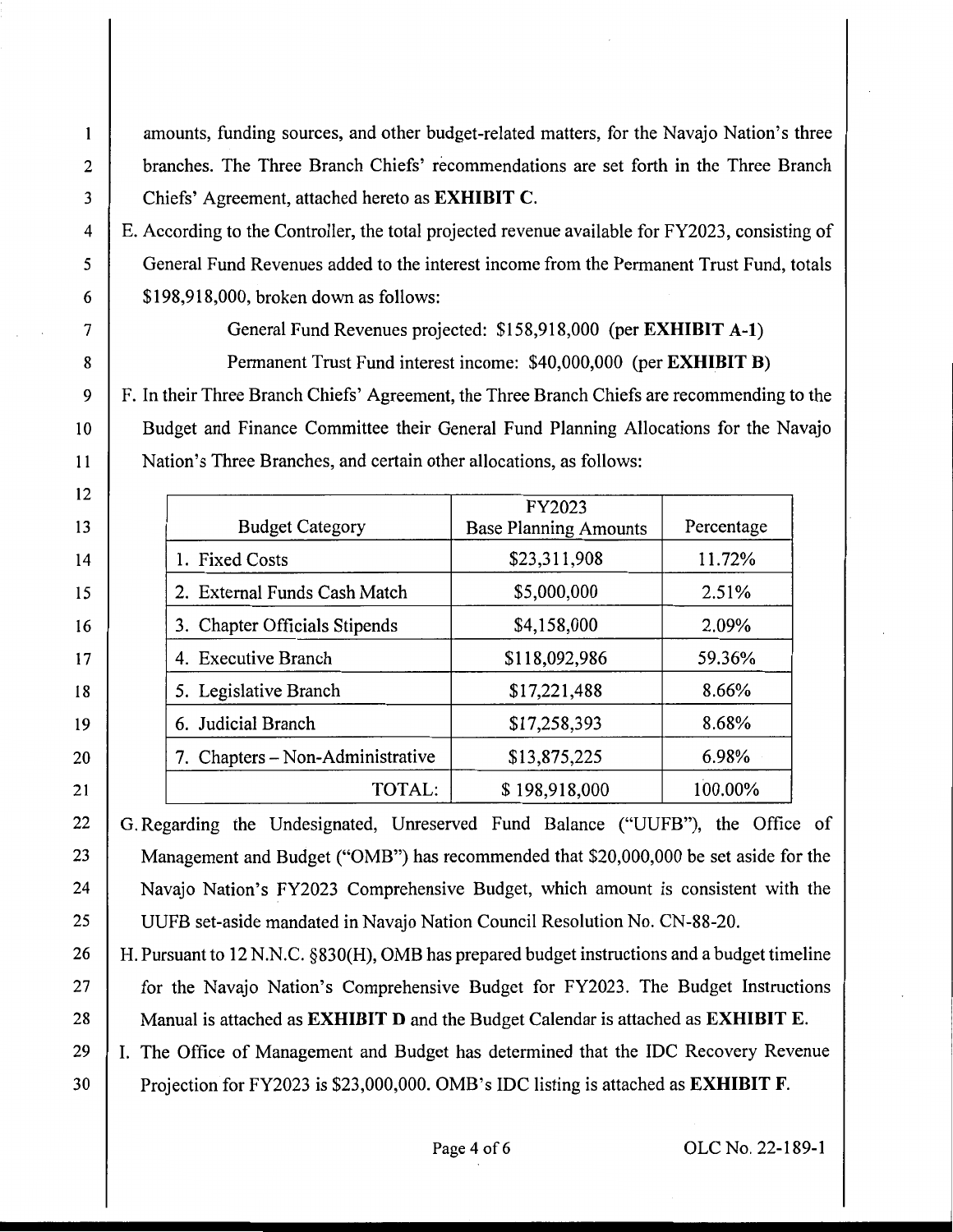## 1 **SECTION THREE. APPROVALS AND DIRECTIVES**

2 A. In accordance with 12 N.N.C.  $\S 830(F)$ , the Budget and Finance Committee hereby accepts 3 and approves the Controller's long-term revenue projection, as shown in **EXHIBIT A,** and 4 the Controller's FY2023 General Fund Revenue Projection, as shown in **EXHIBIT A-1.** 

5 | B. The Budget and Finance Committee hereby accepts the FY2023 Permanent Fund Income 6 determination provided by the Controller, as shown in **EXHIBIT B.** 

7 C. The Budget and Finance Committee hereby accepts and adopts the Three Branch Chiefs' 8 recommended FY2023 base planning amounts and General Fund Branch Planning 9 Allocations, as shown in the table in Section Two, Paragraph F, and in **EXHIBIT C.** 

10 | D. The Budget and Finance Committee hereby accepts and adopts the FY2023 Budget 11 Instructions Manual provided by 0MB, attached as **EXHIBIT D.** All Navajo Nation 12 government entities shall use the FY2023 Budget Instructions Manual ("BIM") for the 13 preparation of the Navajo Nation FY2023 Comprehensive Budget, as well as for the 14 preparation of any subsequent carryover and supplemental budgets for FY2023.

15 E. The Budget and Finance Committee hereby accepts and adopts the FY2023 Budget Calendar 16 provided by 0MB, attached as **EXHIBIT** E. The Committee requests the Three Branch 17 Chiefs and the Standing Committees of the Navajo Nation Council to follow the timelines 18 established in the FY2023 Budget Calendar, to ensure that all deadlines are met.

19 F. In compliance with 12 N.N.C. §830(1), each branch, division, department, and program of 20 the Navajo Nation government shall prepare a budget request and submit it to OMB by the 21 deadlines set forth in the BIM.

22 G. The Budget and Finance Committee hereby directs OMB to monitor the deadlines set forth ' 23 in the FY2023 Budget Calendar, to ensure that all deadlines are met and, if necessary, to 24 **recommend any revisions to the established deadlines.** 

25 H. The Budget and Finance Committee hereby accepts the FY2023 IDC Recovery Revenue 26 Projection provided by 0MB, which amount is \$23,000,000 as shown in **EXHIBIT F.**  27 Further, the Budget and Finance Committee directs that indirect cost funding be distributed 28 to all eligible entities of the Navajo Nation, according to the current Indirect Cost Negotiation 29 | Agreement between the Navajo Nation and the U.S. Department of the Interior, that was 30 approved by the Naabik'iyati' Committee in Resolution No. NABIN-51-21.

Page 5 of 6 OLC No. 22-189-1